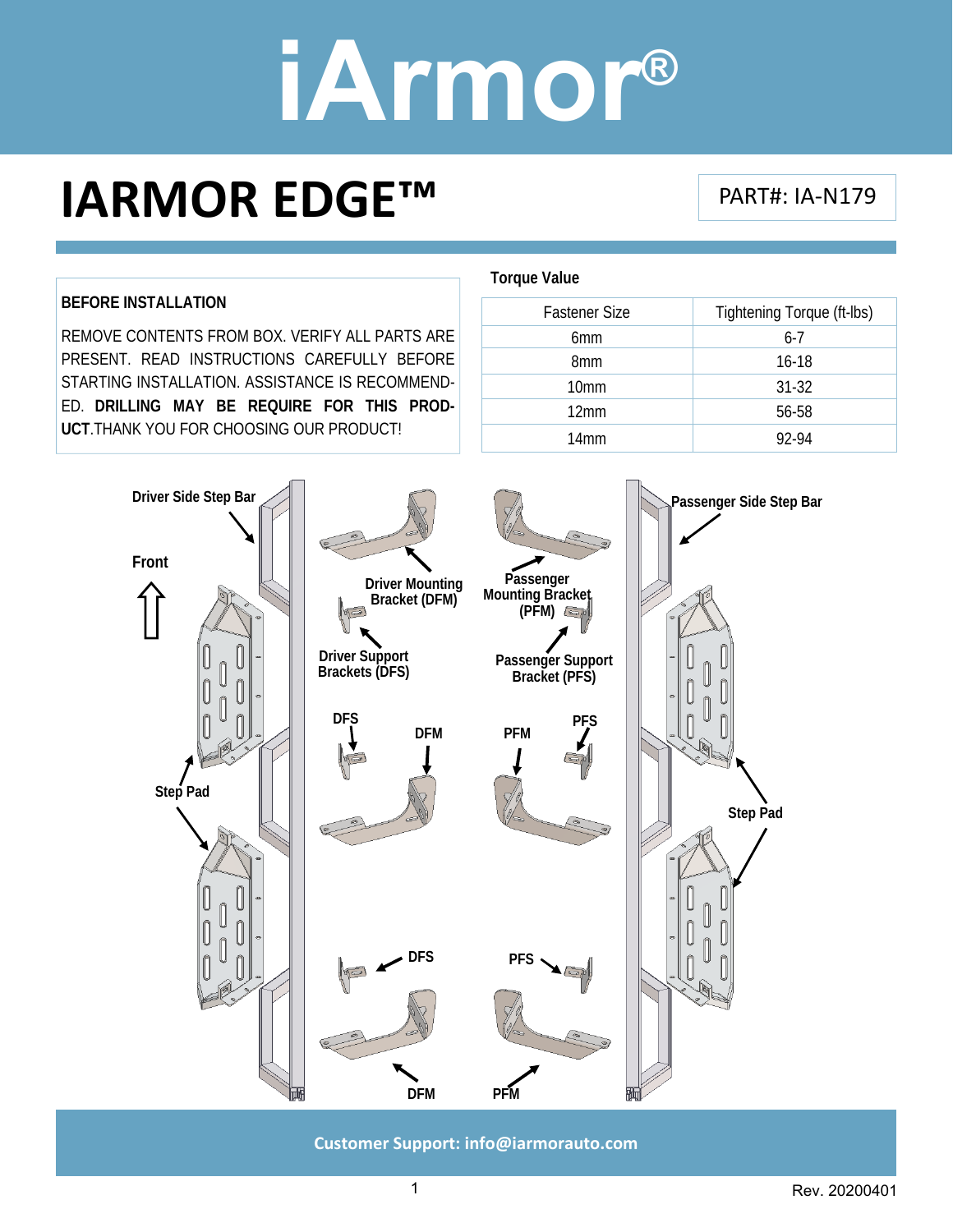

**The instruction here is for your reference only. We strongly recommend the professional installer for best result. We are not responsible for any damage caused by the installation**.

### **STEP 1**

Install the Step Pads onto the step bars with (32) M6X1-20 T-Bolts, (32) M6 Flat Washers, (32) M6 Nylon Lock Nuts and (8) M6X1-20 Flat Sunk Head Bolts.



**(2) M6X1-20 Flat Sunk Head Bolts** 





Starting at the driver side front of the vehicle, remove the sealing tape covering the factory holes in the side of the inner panel, **(Fig 1)**.

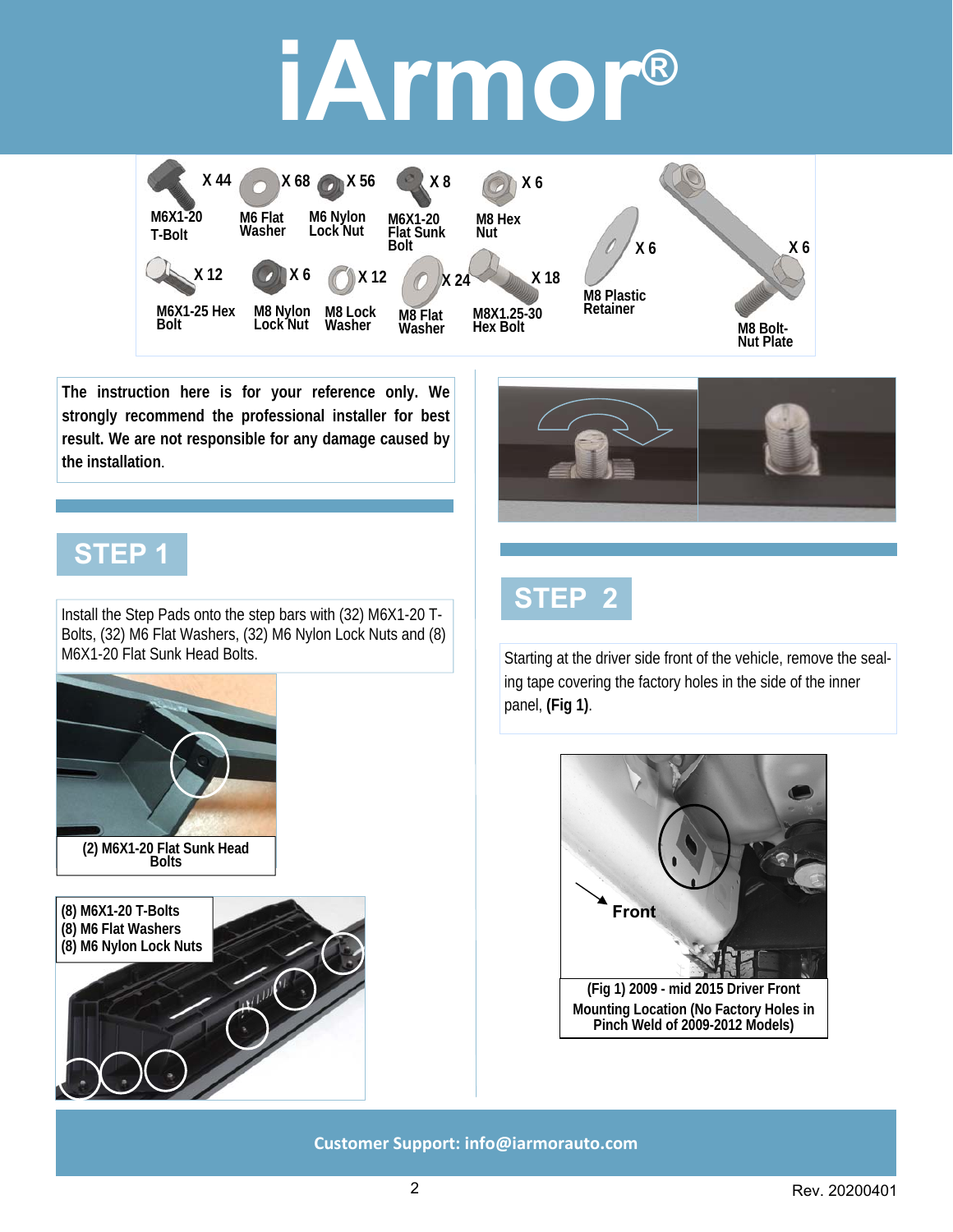### **STEP 3**

Determine the correct procedure to attach the driver side front Bracket for your model/year:

#### **Models without factory threaded inserts in body panel:**

- a. Partially thread (1) M8X1.25-30 Hex Bolt into the threaded end of an M8 Bolt-Nut Plate, **(Fig 2)**. Thread the Hex Bolt in until it is flush with the welded nut, **(Fig 3)**. Use the Hex Bolt as a handle and insert the Bolt- Nut Plate into the oval hole, **(Fig 4)**. Feed the threaded bolt on the Plate through one of the hex shaped factory holes. Thread (1) M8 Plastic Retainer onto the threaded end and down tight against the body panel, **(Fig 5)**. NOTE: The Plastic Retainer is designed to keep the Bolt-Nut Plate from falling into the body panel and to aid in Bracket installation.
- b. Select the driver side front Mounting Bracket **(DFM)**, **(Fig 6)**. Attach the Bracket to the threaded end of the Bolt-Nut Plate with (1) M8 Flat Washer, (1) M8 Lock Washer and (1) M8 Hex Nut, **(Fig 7A)**. Do not tighten at this time.
- c. Remove the M8 Hex Bolt from the nut on the Bolt-Nut Plate from **Step 3a**. Rotate the Bolt on the Bolt Plate until the threaded nut lines up with the remaining hole in the Mounting Bracket and body panel, **(Fig 7B)**. Attach the Bracket to the threaded nut on the Plate with (1) M8X1.25-30 Hex Bolt, (1) M8 Lock Washer and (1) M8 Flat Washer. Do not tighten hardware at this time.

#### **Models with factory threaded inserts:**

a. Attach the driver side Front Bracket to the threaded inserts with (2) M8X1.25-30 Hex Bolts, (2) M8 Lock Washers and (2) M8 Flat Washer, **(Fig 8 & 9)**. Leave hardware loose.

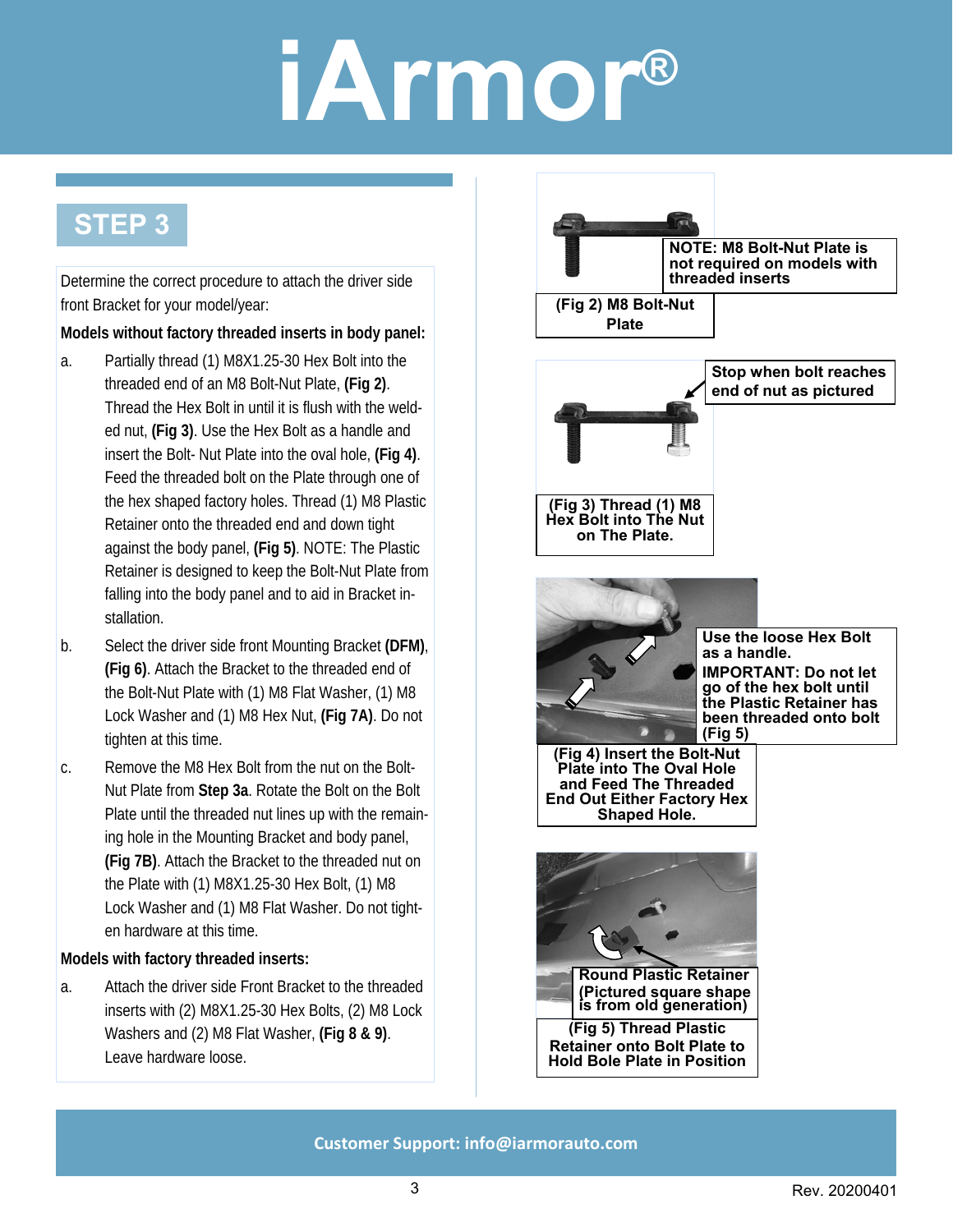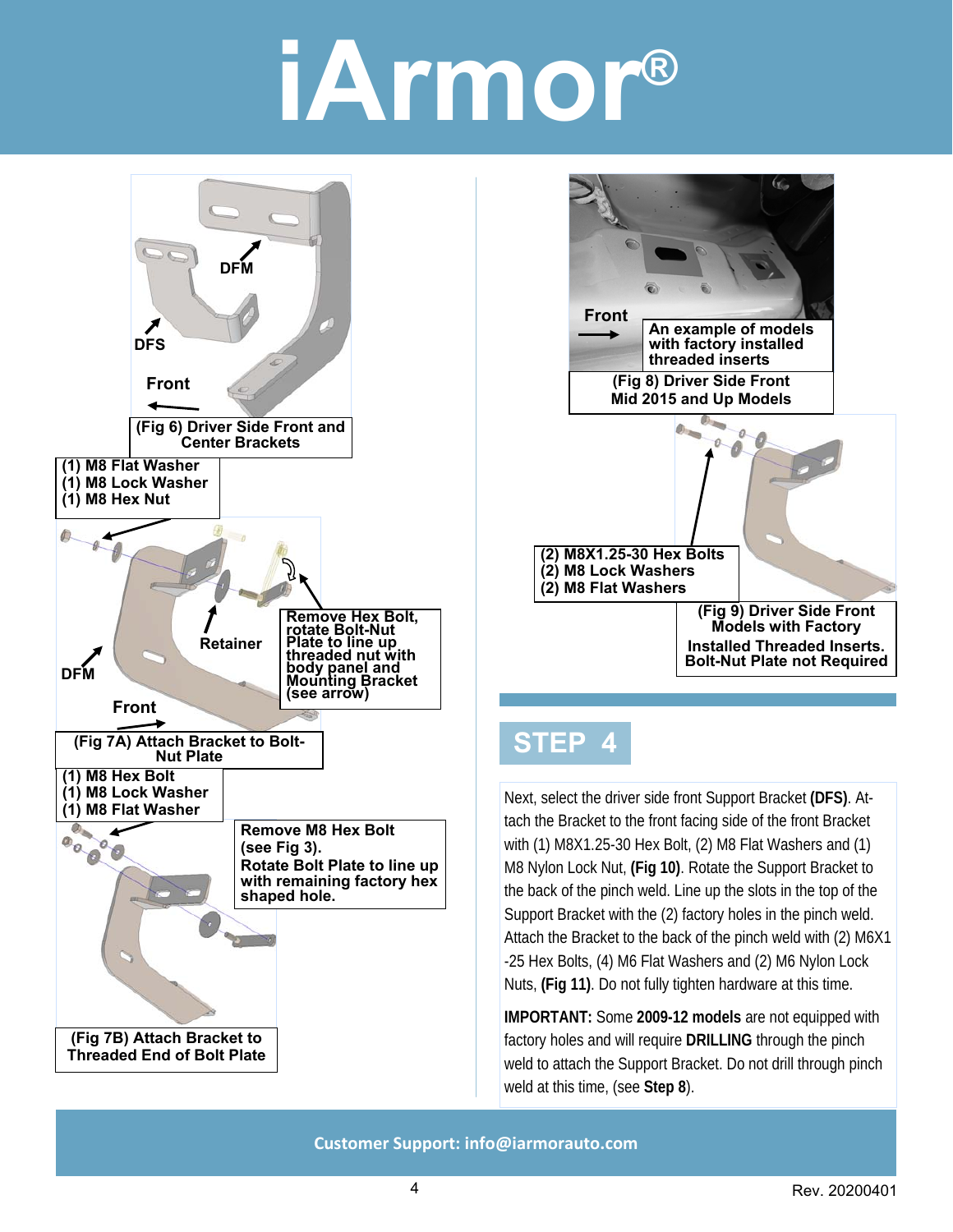

### **STEP 5**

Move along the side of the body panel to the center mounting location, **(Fig 12)**. Repeat the appropriate **Step 3** to install the driver side center Bracket **(DFM)**. Select (1) driver side center Support Bracket **(DFS)**. Repeat **Step 4** to attach the Support Bracket to the front of the center bracket and factory holes (if equipped) in the pinch weld. Do not tighten hardware at this time.



### **STEP 6**

Move to the rear location, **(Fig 13)**. Repeat **Step 3** to install the Driver Rear Mounting Bracket **(DFM)**. Select the driver side rear Support Bracket **(DFS)**. Repeat **Step 4** to attach the Support Bracket to the rear of the rear Bracket and factory holes (if equipped) in the pinch weld. Do not tighten hardware at this time.